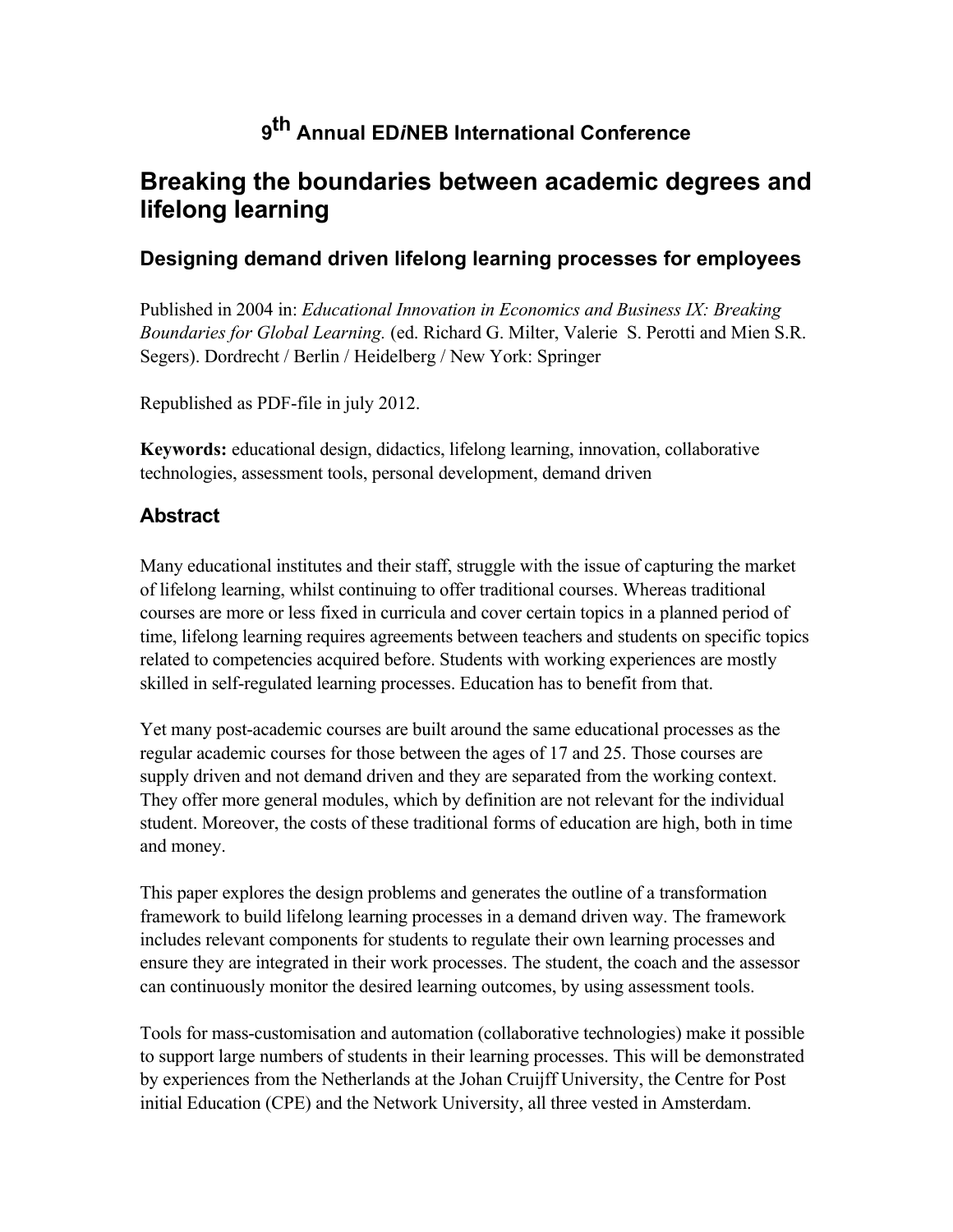# **Introduction**

There are two main reasons for people who finished their regular education to continue learning when they have found a job. One is that they want to improve their competencies, understood as a combination of knowledge, skills and attitude (Parry, 1996; Stoof and others, 2001). They want as well to prepare themselves for a career. The second reason is that working situations are changing fast.

New developments in information and communication technology create changes in the working situation. In order to keep up with these changes further education is required. This may either be conceived as an improvement in acquired competencies or as an extension of certificates acquired. In both situations the question arises whether this additional learning should be supply driven or demand driven.

Supply driven learning can be understood as learning situations where the supplier develops a course or seminar, based on its own market research, resulting in an offer to customers. As far as universities and business schools are concerned they have material available from their bachelor, master or Ph-D program. For some employees this might just be what they are looking for, but for many these courses are too abstract and too little applicable in their own working situation.

They have other learning goals, related to the job they have or the position they want to acquire. For them another approach would be more suitable: demand driven learning. In this approach the learning goals of the learner, or maybe a group of learners are the starting point for the design of a course. The learner himself is in control of the learning process.

There are many concepts used to describe the learning demands of people who finished their initial education. One is life long learning. The national research network for new approaches to lifelong learning describes working definitions for formal schooling, further education and informal learning (Livingstone, 1998). In this paper we will use the definition of lifelong learning in the sense of *further education*. In addition to that we limit ourselves to work related lifelong learning, excluding such fine courses as for instance violin studies and sailing.

One important distinction is that we will explore lifelong learning as a demand driven learning activity of further education whereby the learner is in control. When this concept is used in this contribution, it is restricted to situations where an employee is working on his employability. Therefore, an employer is involved in most of these cases. Employer and employee have both common interests and personal interests in describing the specific learning outcomes and in creating a learning situation.

They each have their own value chain with input of effort, time and money and output in terms of competencies for the employee that can contribute to the productivity of the company. We will use the concept of the value chain (Porter, 1985) to describe the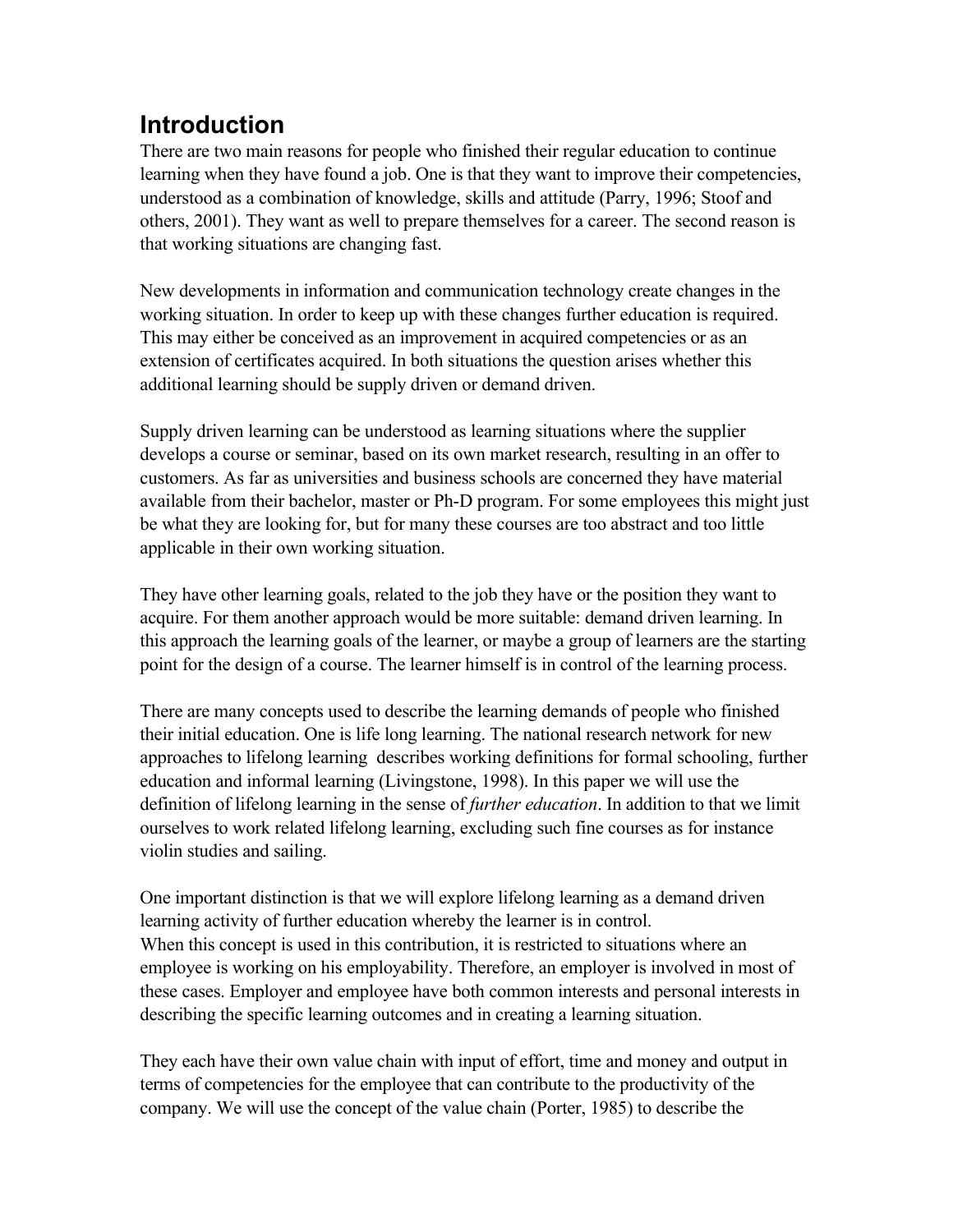processes of creating value through learning/teaching activities.

Once the learning goals are stated a supplier is looked for or the employer might develop a course by his own personnel department. If a university or business school is approached to make an offer, then a third value chain becomes involved, that is the value chain of the institute (Thijssen, Maes, & Vernooij, 2001). As a well-organized institute it will try to reduce its costs and look for existing material as the basis for an offer. That is where demand driven learning can collide with supply driven learning.

In this contribution we will explore the value chains of the learners, the companies and the educational institutions. We introduce as well the home front as a separate role, that is the relatives and friends of the learner, that are influenced in their social lives, because of the time the learner invests in his learning. The three value chains and the role of the home front are explored in order to find the research questions today that are required to find the answers tomorrow.

It reports on the journey towards designing demand driven education that forces educators to rethink their role in learning processes and break through the boundaries of formal schooling. The aim is to present a fresh way of looking at design problems and inspiring educators by sharing experiences. First we will describe the various value chains and make an inventory on conflicting interests and problems. We formulate design goals at the end of this section.

In section 2 we will introduce a framework for designing demand driven life long learning for employees. In section 3 we will share some insights on experiments with new educational design and in section 4 we list the learning points from these experiments for educational institutions. We conclude with recommendations for further exploratory research.

We will first describe the characteristics of the value chain of the Learner and explore the role of the home front. Secondly we will embark on describing the value chain of the company. By comparing these value chains we can identify conflicts of interest and specific problems. Then we will describe the value chain of the traditional educational institute en we will explore how this value chain fits the needs of the two other value chains. Based on this analysis we can formulate our design goals.

# **Three value chains**

#### **The demand driven value chain of the life long learner**

As mentioned before, employees have two reasons to keep on learning after finishing formal education. To build a career employees have to develop their employability and seek for learning opportunities that fit in with their capacities and aims. From this respect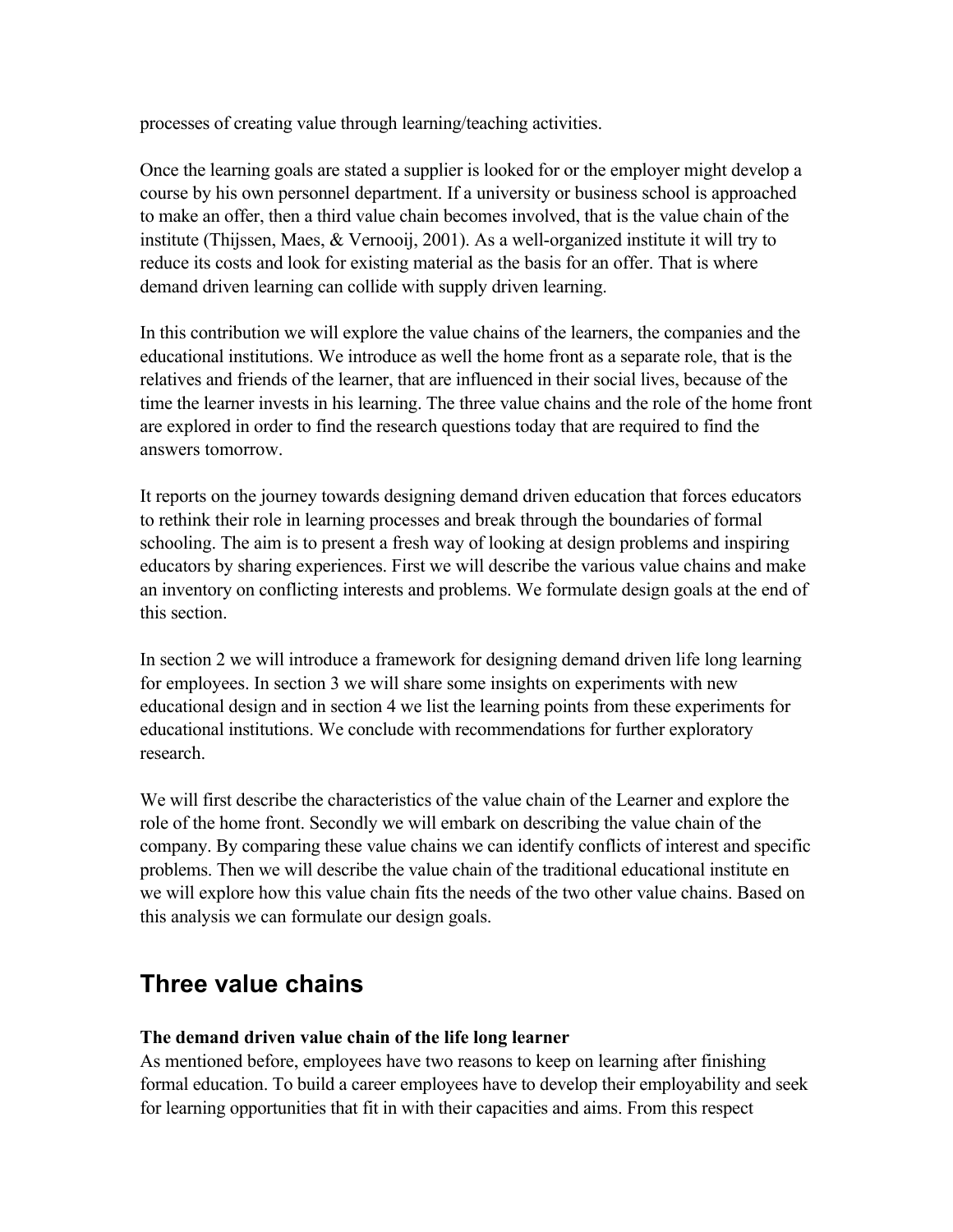personal aims are the driving force. The second reason is the developments in society enforced by improvements in information technology. To keep up with these changes employees have to adapt their capacities to new requirements of the environment. From this respect social aims are the driving force.

The two forces come together in the characteristics of the value chain of the learner:

- The individual and his or her desired competencies are the starting point.
- The personal aims of the learner require demand driven life long learning.
- The learner is in control by self regulating the learning processes.
- The learning must fit in the constraints of time, money and energy.
- The learning requires flexibility to learn as, if and when needed.
- There is a need to make the content relevant for both the individual and the work context.
- The social aims of the learner offer opportunities for co-ordination of learning outcomes with other employees.

To explore the value chain of the learner in more detail an analyses can be made of the phases of the value chain of demand driven life long learning.

#### *Performing self-assessment*

Identify talents in relation to self, career, and work. Identify desired career steps and the learning requirements. Identify required adjustments to the changing working conditions. What do I want to learn? (Affective) What do I need to learn? (Cognitive) What do I choose to learn? (Conatative) How must can I afford in terms of time, effort and money?

#### *Designing a personal development plan*

Which competencies do I choose to improve? What do I hope to achieve related to my current and future work at my current company What do I hope to achieve from the point of employability? How much time, effort and money am I willing and able to spend? How will it effect my relations at home and with friends (the home front)?

#### *Searching for learning supply*

What is available on the job? What is offered by a branch organization? What is offered by professional organizations? What is available on the World Wide Web? What can I find in libraries (articles, books)? Which (short) training courses are offered by commercial and non commercial organizations? What is offered by educational institutions? Is that demand driven or supply driven?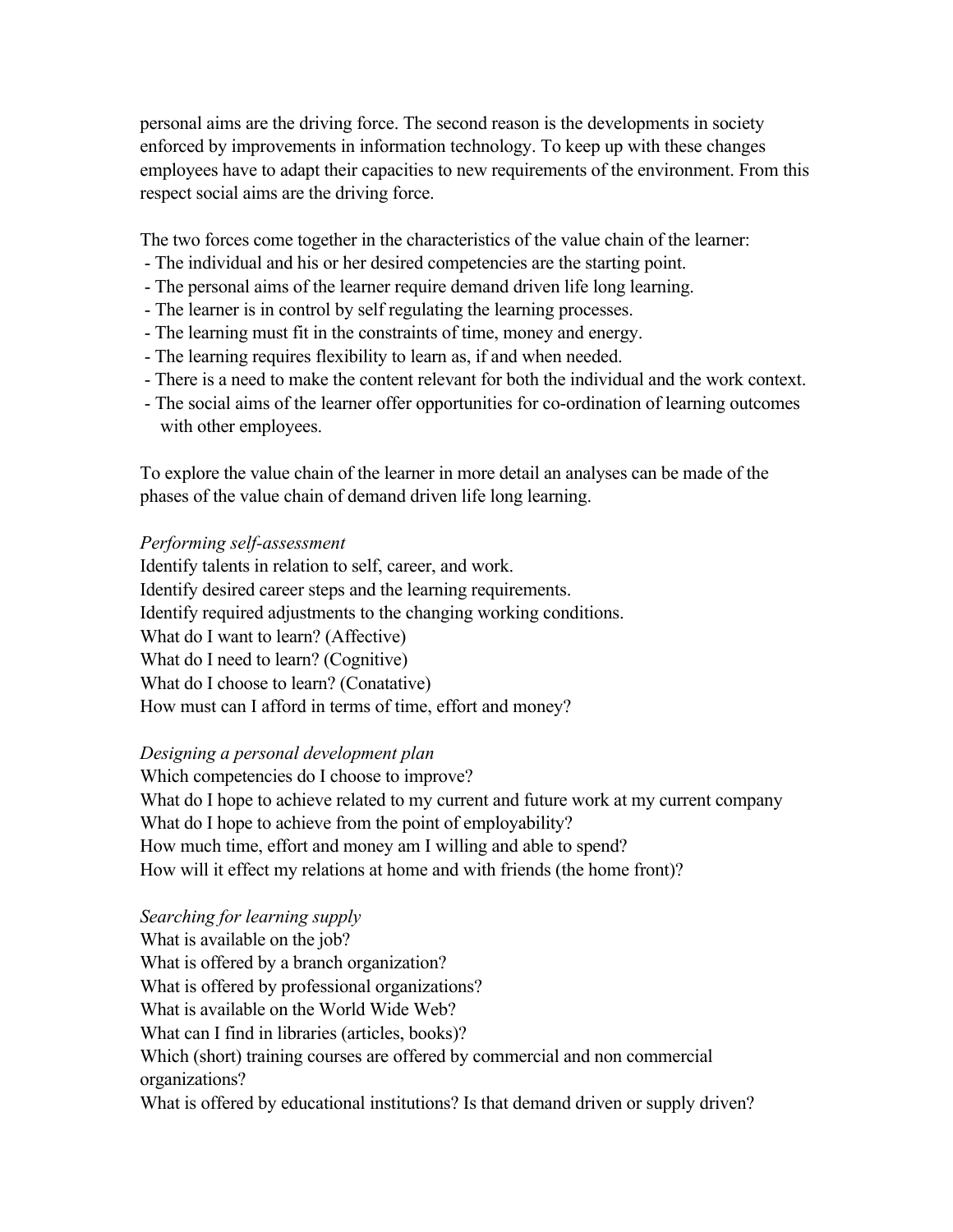#### *Matching learning needs and learning supply*

What is the best match between learning needs and available learning supplies? How much room is there for negotiating the gap between learning needs and learning supplies? What will get me to my desired learning outcome best and fastest? What inspires me most? How much money do I want to spend? Home much money will my employer provide for studies? How to make a choice?

#### *Executing a learning process*

Gather knowledge and experience. Apply and practice the knowledge. Monitor achievements in terms of competencies gained and performances increased (job promotion).

#### *Evaluating learning achievements*

Evaluate periodically time and effort put in and results obtained. Estimate the value learning represents. Prepare for new future choices.

#### **The role of the home front**

The impact of the home front on the learner is often ignored. Family and friends however can have a great influence on the aspirations, inspiration and achievements of the learner. If a partner is supportive towards career advancement the learner is obviously more stimulated to spend time on further education. In that case it will be easier for the home front to carry the burden of having less time and attention from the learner.

On the other hand, if the home front is not supportive then the learner has a significant problem and will find himself in a time squeeze. He will be more interested in time effective learning programs.

The home front can also contribute in making suggestions for life long learning, i.e. friends may share their experiences and offer suggestions to the learner. If the learner achieves new competencies, he may benefit from it through better employability. The better position and income will be a benefit to the home front as well. This might be an incentive why the home front will put up with the learning activities of the learner.

The role of the home front will be taken into account in the design of the framework for demand driven life long learning. However, the influence of the home front will not be described as a value chain, because the role of the home front cannot be considered as a deliberate value adding process.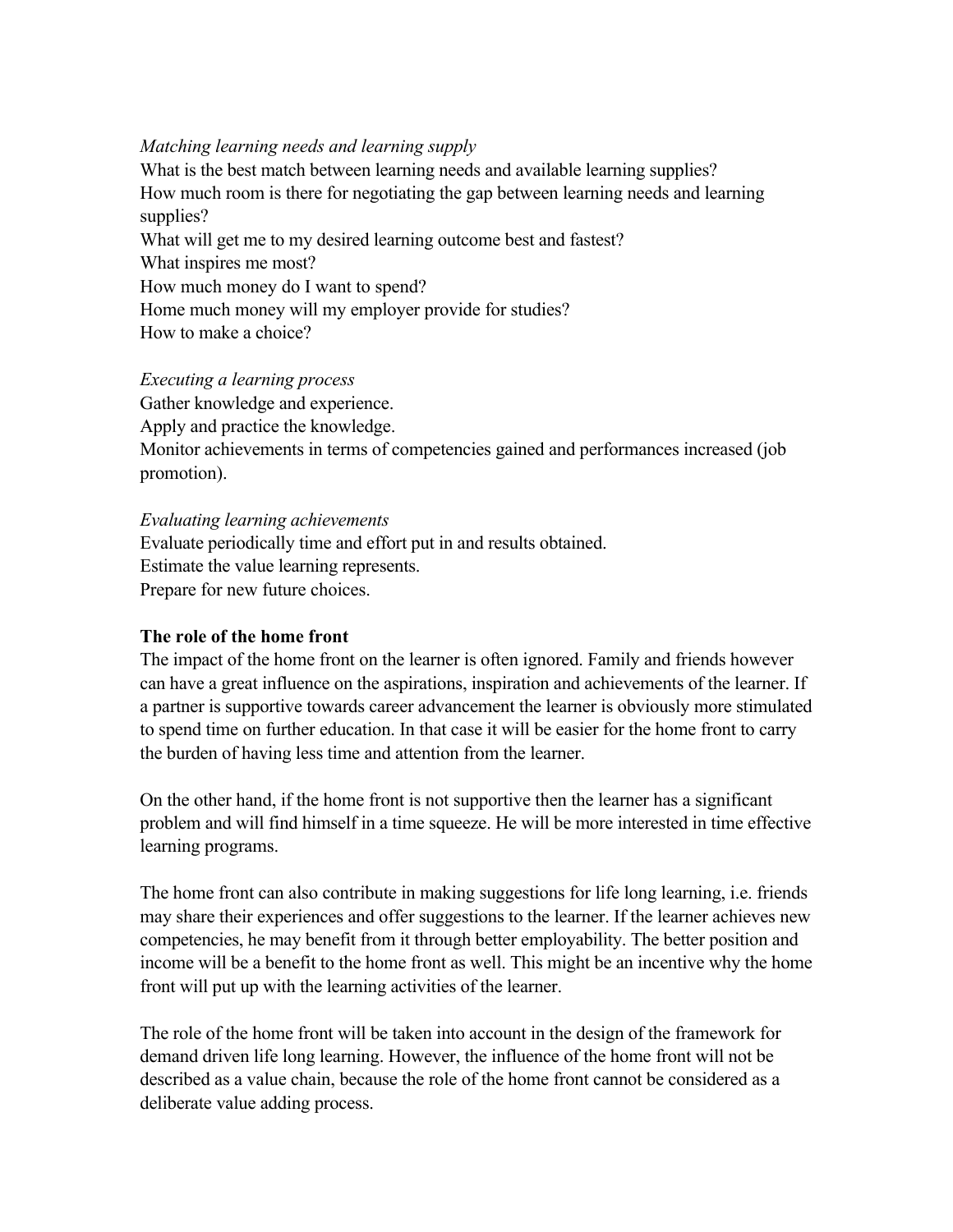#### **Supply driven value chain of the employer**

The second important value chain to be considered is the value chain of the employer (Bennebroek Gravenhorst, Boonstra & Werkman, 2000). A clear description of this value chain makes it possible to confront the value chain of the learner (the employee) with the value chain of the employer. This results in an overview of common interests and possible conflicts (Argyris, Putman, & McLain, Smith, 1985; Argyris, & Schön, 1978).

The most important characteristics of the value chain of the employer are:

- The company is focused on value creation for shareholders (in some cases stakeholders).
- It exploits the talent base of human resources amongst other resources like capital, information and natural resources.
- The personnel department is focused on selection, training, deployment and redeployment.
- There is a strong orientation on performance.
- The aim is quick wins through Return on Investment (Return on People).

To explore the value chain of companies in more detail an analyses can be made of the phases of this chain.

#### *Performing assessments*

Identify human talent needed for the near future. Assess the gap between competencies needed and current competencies available. Decide on hiring new talent or training current talent. Compare with financial resources available.

#### *Prioritizing learning*

Decide on the topics that need to be addressed to first. Decide on in house training or outsourcing. Decide on budget and time. Select content of training/course and method of training. Allocate requirements to individuals.

#### *Searching for learning supply*

What is already available in the company? What is offered by a branch organization? What is offered by professional organizations? What is available on the World Wide Web? Which (short) training courses are offered by commercial and non commercial organizations? What is offered by educational institutions? Is that demand driven or supply driven?

*Convincing individuals to increase their competencies*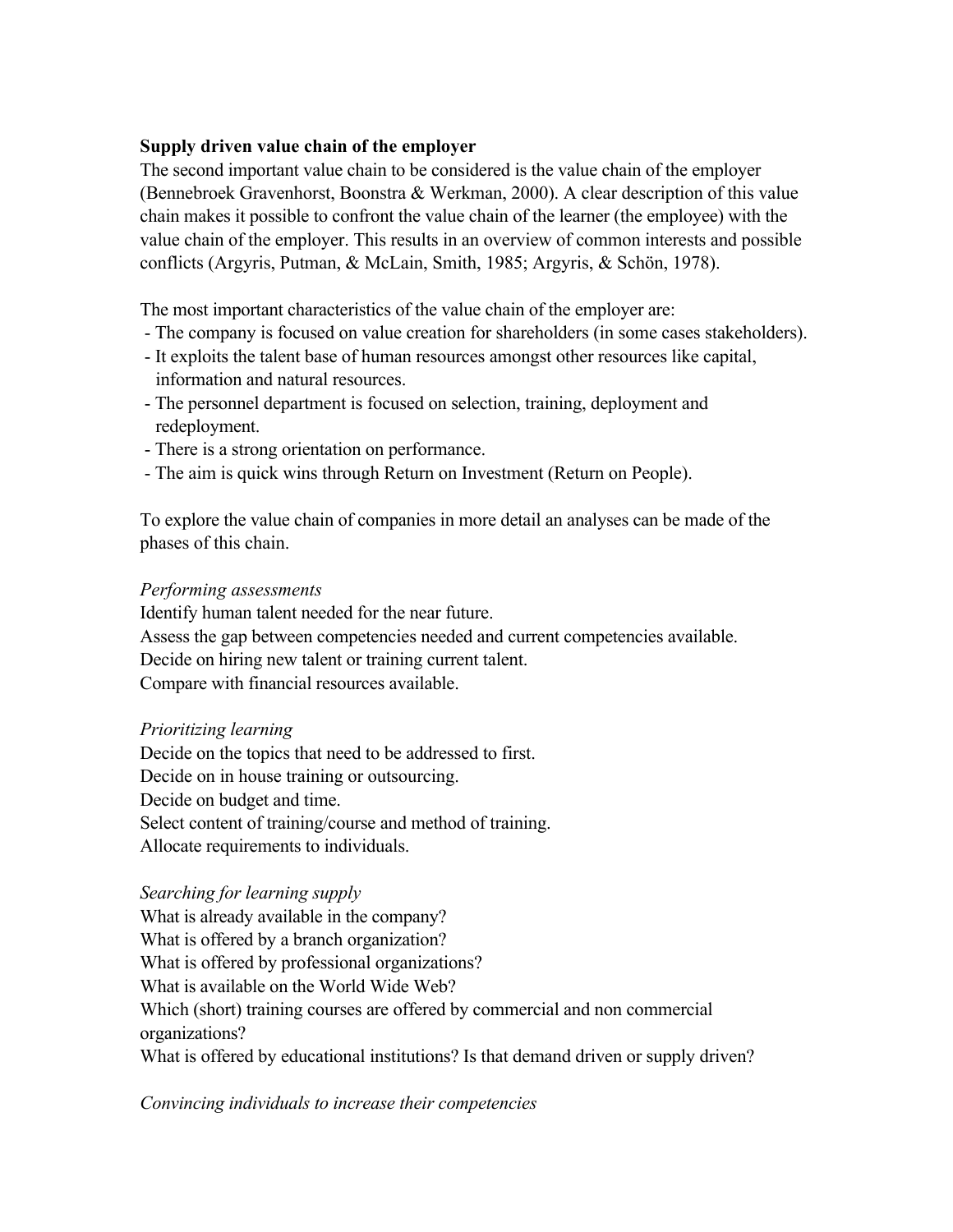Communicate personally on career planning and function requirements. Agree on content and planning of training/course. Enrol employees in training/course. Monitor progress of training/course. Monitor performance on the job.

#### *Evaluating increases in competencies and performance*

Evaluate periodically the increases in competencies and performance Measure the contribution of training/courses to the results of the organization. Make new plans for the next period.

#### **The confrontation of two value chains**

Confronting the two value chains described, results in both common interests and conflicts of interest. Common interests exist where the employer seeks quick returns on investment by increased performance and loyalty of the employee. Especially the social aims of life long learning, related to adapting people to changes in working conditions, are a source of common interests.

As far as the personal interests are concerned conflicts may arise between the value chains. If the career planning of the employee fits in with the companies planning, there may be some problem in timing, but both benefit from the growth in competencies of the employee. Conflicts of interest exist where the personal aims do not fit the possibilities a company can or wants to offer to a person. Then the employee must negotiate or find its own way outside the company.

#### **Supply driven value chain of educational institutions**

One of the phases in the value chain of both employee and employer is the search for learning supply. One of the possible resources is the traditional educational institute. To explore the common interests and possible conflicts between this third value chain and the combined value chains of learner and company, a thorough investigation is required into the value chain of the traditional institute (Bates, A.W.,1997). Therefor a description will follow of this third value chain in order to explore how this value chain fits the needs of the two other value chains. Based on this analysis we can formulate our design goals.

To be accurate, not all educational institutes are traditional. Quite a lot use problem based learning (Arts, Gijselaers, & Segers, 2002) or aim at the development of competencies (Otting, Zwaal, & Eringa, 2002). Moreover, the introduction of internet can have a thorough influence on distance education as part of life long learning (Itzkan, 1994; Vernooij, Thijssen, & Schermerhorn, 2001).

Just like the employee and the employer there are some characteristics of value chain of the educational institutes. However our research is restricted to the Netherlands, but we assume the value chain of educational institutes in other countries are similar as they work under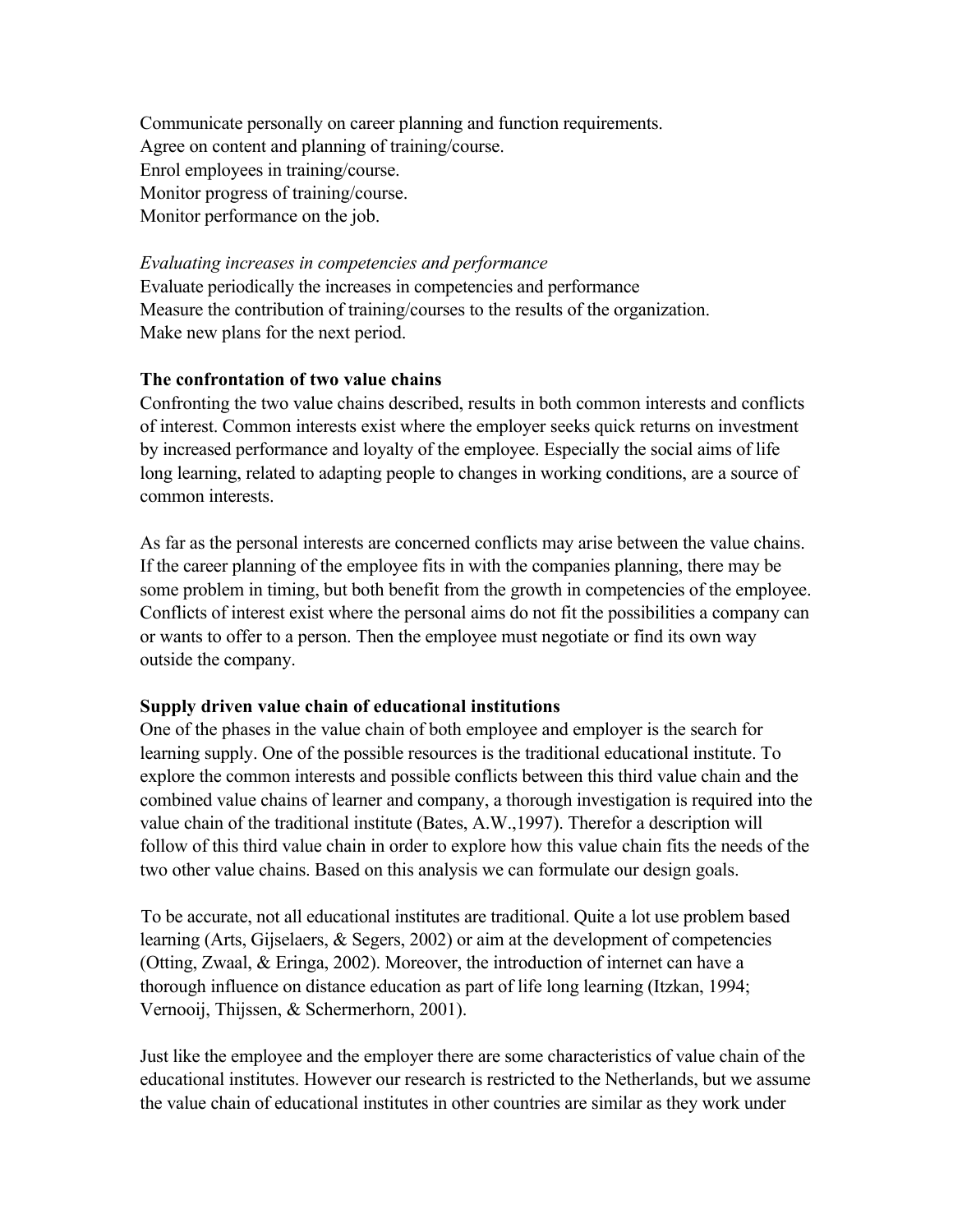similar conditions.

Some characteristics of value chain of the educational institutes:

- Traditional educational institutions have difficulty in capturing the market for life long learning.
- They offer traditional courses with fixed curricula, certain topics at certain times over a planned period of time.
- Modules are very general and not related to the specific needs of companies and persons.
- Processes for life long learners are the same as processes for regular students.
- The lectures are separate from the working context.
- The institute has little benefits from the students ability of self-regulation.
- The institution regulates everything in detail.
- Costs are very high both in time and in money.
- The flexibility is low as bureaucratic measures are inevitable to keep control of the whole organization.

The value adding steps an educational institute undertakes, can be described as follows:

- Identify a generic market need for a particular course.
- Investigate whether an existing course can be offered to fill the need.
- If not, select (top) teachers to design a course, if possible the best teachers.
- Decide then on theme's, topics and the order of topics in time and location.
- Gather literature (the best content) and design each module in terms of knowledge transfer by the teacher and learning tasks by the students.
- Execute the course by offering the best content by the best teachers.
- Assess students learning results through examination.
- Award the results with a diploma or certificate.

#### **Conflicting interests and problems**

The three value chains and the role of the home front are obviously different; they represent the interests of the four actors: the learner, the home front, the company and the educational institute.

Each value chain serves a different interest:

- The interest of the life long learner by the learner in terms of time, effort and money spent on learning in relation to career and personal and home front benefits gained.
- The interest of quick returns on investment of the employer by increased loyalty and performance in terms of contribution to the companies results.
- The interest of standardization of processes at the educational institute in set curricula over time.

Now that we have looked at the various value chains, we can formulate the design goals of demand driven life long learning: Design innovative learning programs for life long learning, matching the interests of the learner, the home front, the company and the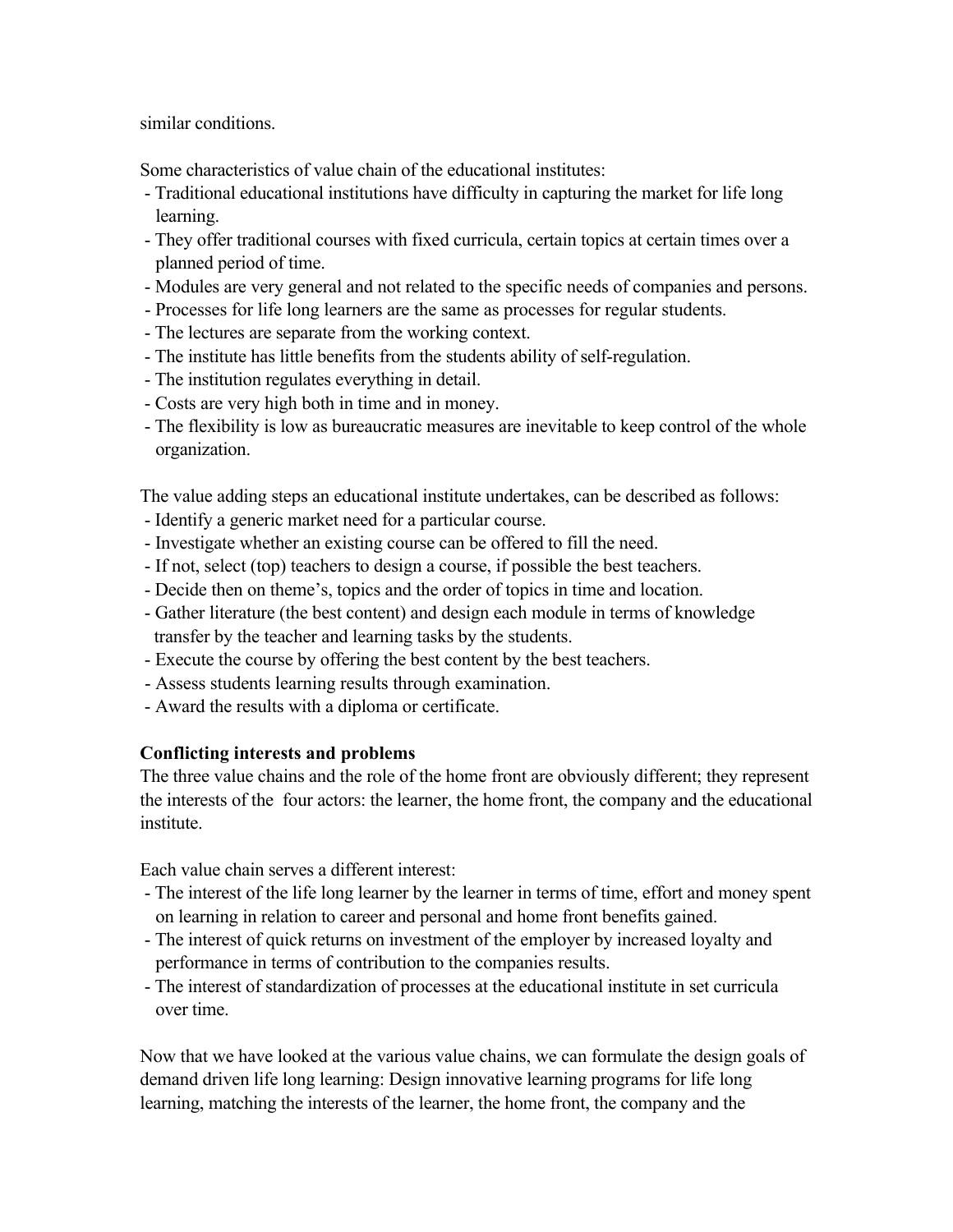educational institution. This implies process oriented teaching (Vermunt, & Verschaffel, 2000). Safe time, effort and money and increase the value of the life long learning process for all actors involved.

# **A framework for designing demand driven life long learning processes (DDLL)**

Life long learning must adhere to quite a lot of design criteria. In order to form a framework for designing life long learning processes, we identify a set of design criteria based on the value chains in the previous section.

#### **Design criteria**

#### *Learner driven relevant*

Address the specific learning need at a specific time (competencies for increased performance).

Must fit in the context of actual work and career within the actual company.

Must fit in possible future jobs at companies or institutions (employability).

The time, effort and monetary expenditure should be as low as possible.

It must inspire and appeal.

It must fit the personal learning style and be totally flexible.

#### *Home front relevant*

Must fit in the personal circumstances of the learner (family, friends, hobbies etc). The home front must see the potential benefits.

There must be time left for family activities; maintain life/work/learn/family/friends balance.

The home front must enjoy the rewards of increased competencies of learner in terms of happiness and in terms of higher income.

#### *Company relevant*

Will the learner actually increase performance? Will it make a contribution to the companies results? Will the company benefit immediately and over a longer period of time? Does it increase company loyalty? Does it contribute to building the competencies for the future?

*Educational institution relevant*

Will it open a new market effectively and efficiently? Will it allow for the successful exploitation of current resources (teachers, knowledge base, infrastructure)?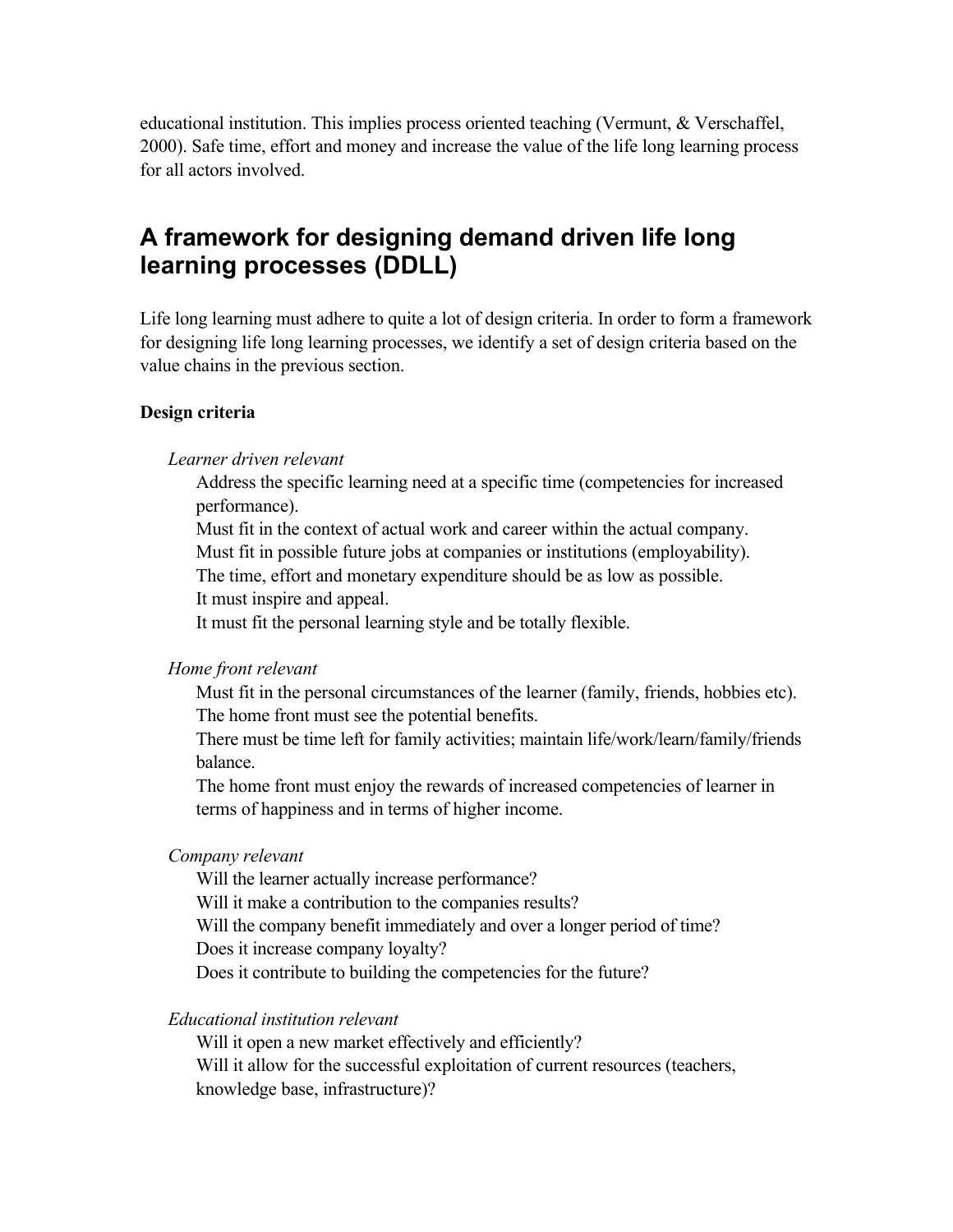Will it generate additional revenue? Will it provide for experiences that benefit the core business and competencies of the regular education?

*Serving mutual interests*

Combine interests of learner, home front, company and educational institute. Share resources. Safe time, money and energy. Increase collective value.

In fact there is a supply and a demand relationship between all four actors, which need to be aligned. An important item educational designers often forget, is the issue of the personal circumstances of the learner. We named it the home front. From the perspective of the learner the home front presents a very important base for happiness and fulfillment.

We are talking about family, children and friends. They can make or break lifelong learning if they withhold their support and stimulation. On the other hand they can be the trigger for aspirations and ambition. Therefore we introduced design criteria for the home front as well.

### **The DDLL Framework**

Now that we have all the design criteria on our design pallet we can start designing the DDLL Framework. Figure 1 includes all the above competing interests.



**Figure 1: the DDLL Framework**

*Note:* The black arrow indicates the demands the learner imposes upon his or her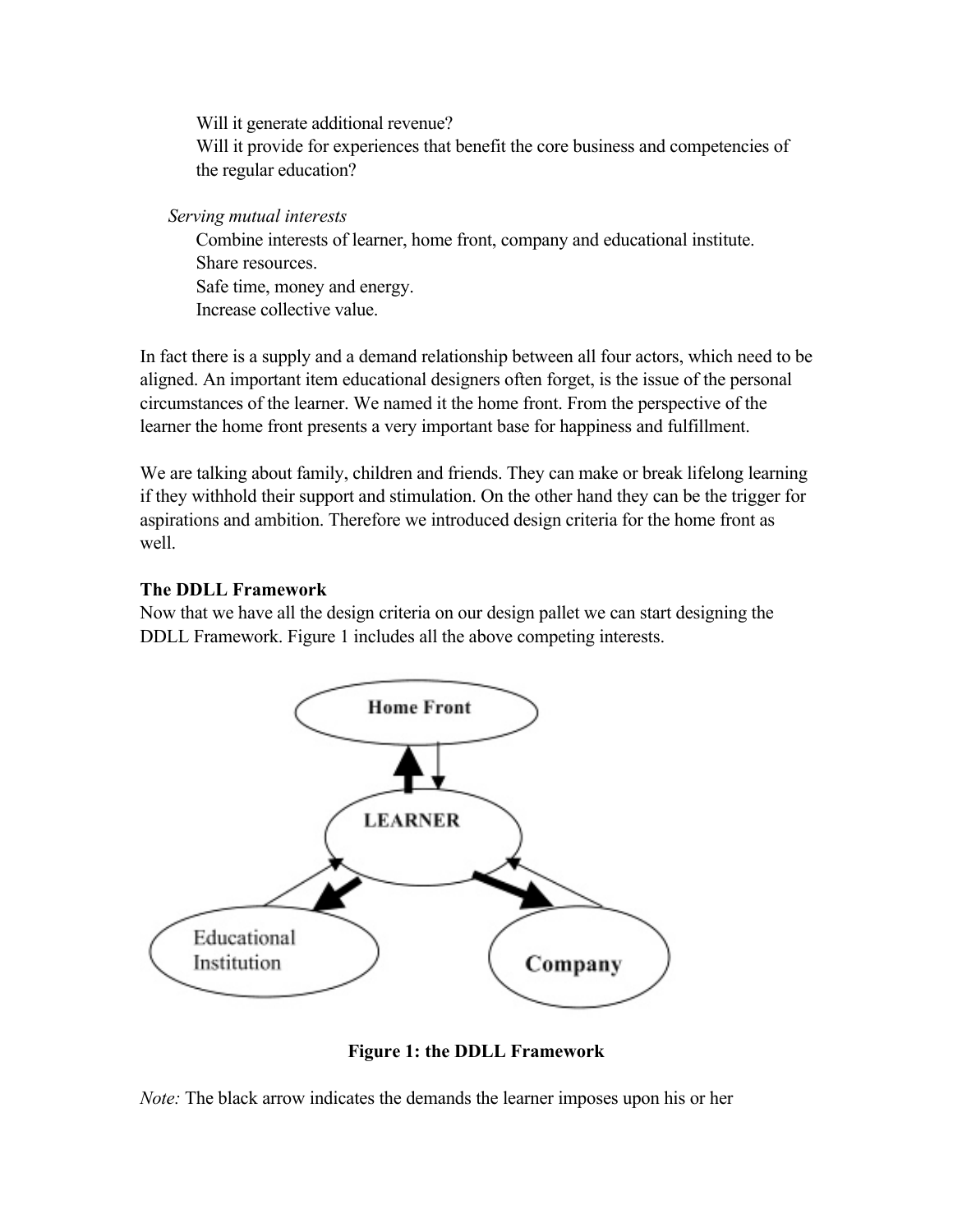environment. The thin arrow identifies the supply relationship from the environment to the learner.

#### **Explanation of the DDLL Framework**

#### *1. Learner at the heart of the DDLL Framework*

The learner wants to be in control of his (you may read as well her) own destiny and matches his need for personal achievement in his own work/life balance. There is a trade off between time, effort and money spent in relation to the benefits gained in each area of the framework. The learner plays various roles in life.

Within the home front the learner plays the role of mother, father, friend, employee, citizen etc. But in fact the learner is one and the same person. In the context of learning we will make a distinction between the role of a person as learner and the role of a person as participant in the home front.

### *2. Home Front on top of the DDLL Framework*

The effort of working and learning may take away time from family, friends, children and hobby. For an acceptable balance between personal needs, private life, learning and work the immediate family must benefit as well. Possible benefits are: a happier learner, increased performance in less time, better income, money, and time to share together. It is stated that the balance between work, learning and life will be a very important criteria for both the learner and his/her immediate surrounding.

The home front will not hesitate to make a sacrifice if all involved can see the short-term and long-term benefits of increased personal performance and income. But, how many companies and educational institutions are really concerned with these questions?

### *3. The Company at the right of the DDLL Framework*

The employer has a dominant role in the DDLL Framework. The employer is placed at the right of the DDLL Framework because the employer has often the right of way. The company pays the monthly salary, provides for interesting work and a working environment and in return demands a certain amount of loyalty, commitment and a clear contribution to the companies' objectives.

In the case that the company pays for the education both in time and money, it feels entitled to a specific return on investment. These returns could be: more competence and more dedication of the employee and better performance of the learner and the company as a whole.

More and more companies are committed to developing human talent. They have a clear policy on the matter, allowing the learner to choose for a career within the company based on very transparent information that the learner can share with the home front. No wonder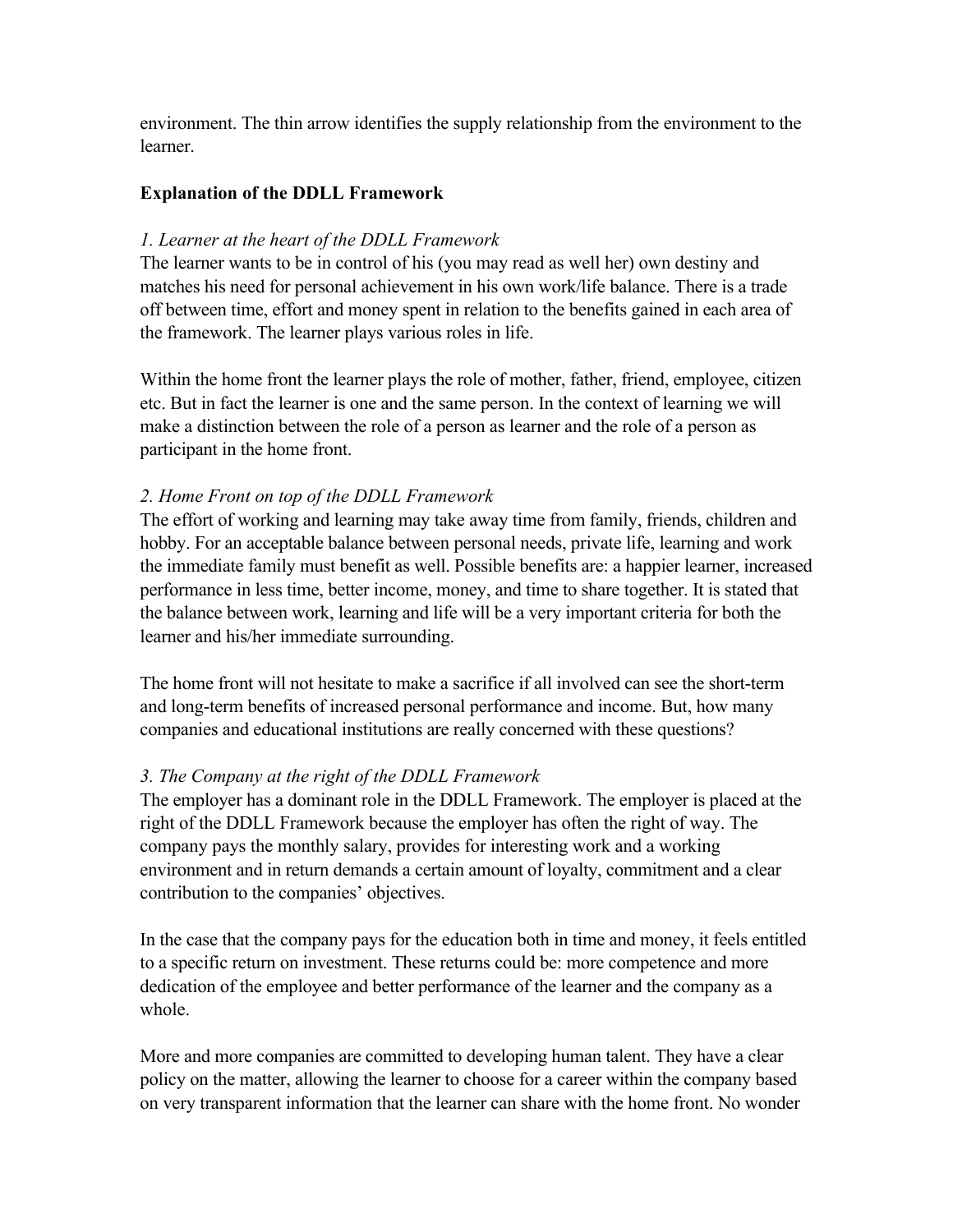large companies have started Private Label Universities, Academies and other in company training programs. They take the lead in the educational process and exclude the traditional educational institutions from playing a dominant role in lifelong learning.

#### *4. Educational Institutions at the left of the DDLL Framework*

If traditional educational institutions play a role at all in the LL-process they are at best placed on the left. The learner and the company do not usually regard traditional institutions as sufficiently relevant and flexible to generate specific and immediate value to them. This position is partly due to financial constraints and habits grown out of the traditional view on education.

It is however possible to improve this position drastically if the educational institute supports the DDLL-process of the learner as if and when needed. That means, just in time and with relevant knowledge and support from the learner's and companies point of view. This has an important consequence for the educational institute. The institutes must learn that the DDLL-market is a completely different market, with different needs, preferences and prices.

It requires customer intimacy (Treacy & Wiersema, 1995) with both learners and companies and it requires operational excellence 24 hours a day, seven days a week. They must see it as an attractive opportunity to expand their territory from the ages of 18-25 to 25 and over. Further education is not restricted by age, in fact lifelong learners may be of all age groups.

Life long learning represents a huge, but very difficult market. Education must be immediately relevant to the learner and to the company. Both are clients with very specific and individualized needs and preferences. Education must be tailor made, context specific and available just in time.

Educational institutions in the Netherlands, such as (see as well section 4): The Johan Cruyff University, the Centre of Post Initial Education, and the Network University, proof that it can be done in a flexible way. Four main requirements are:

(1) individualized education by addressing learner needs,

(2) assessment of the competencies a learner has developed,

(3) access to knowledge and support as, if, and when needed,

(4) distinct value by offering the best assessors, coaches, teachers and granular content. With granular content we mean, small learning units, which require only a couple of hours of learning or less, so they can be scheduled as, if, and when needed.

If we take the three value chains of the introduction section and the role of the home front, and we focus on the learner, we can place the roles of the home front, the company and the educational institute in a new perspective. In a DDLL process the learner is in control. This means that the learners value chain is leading.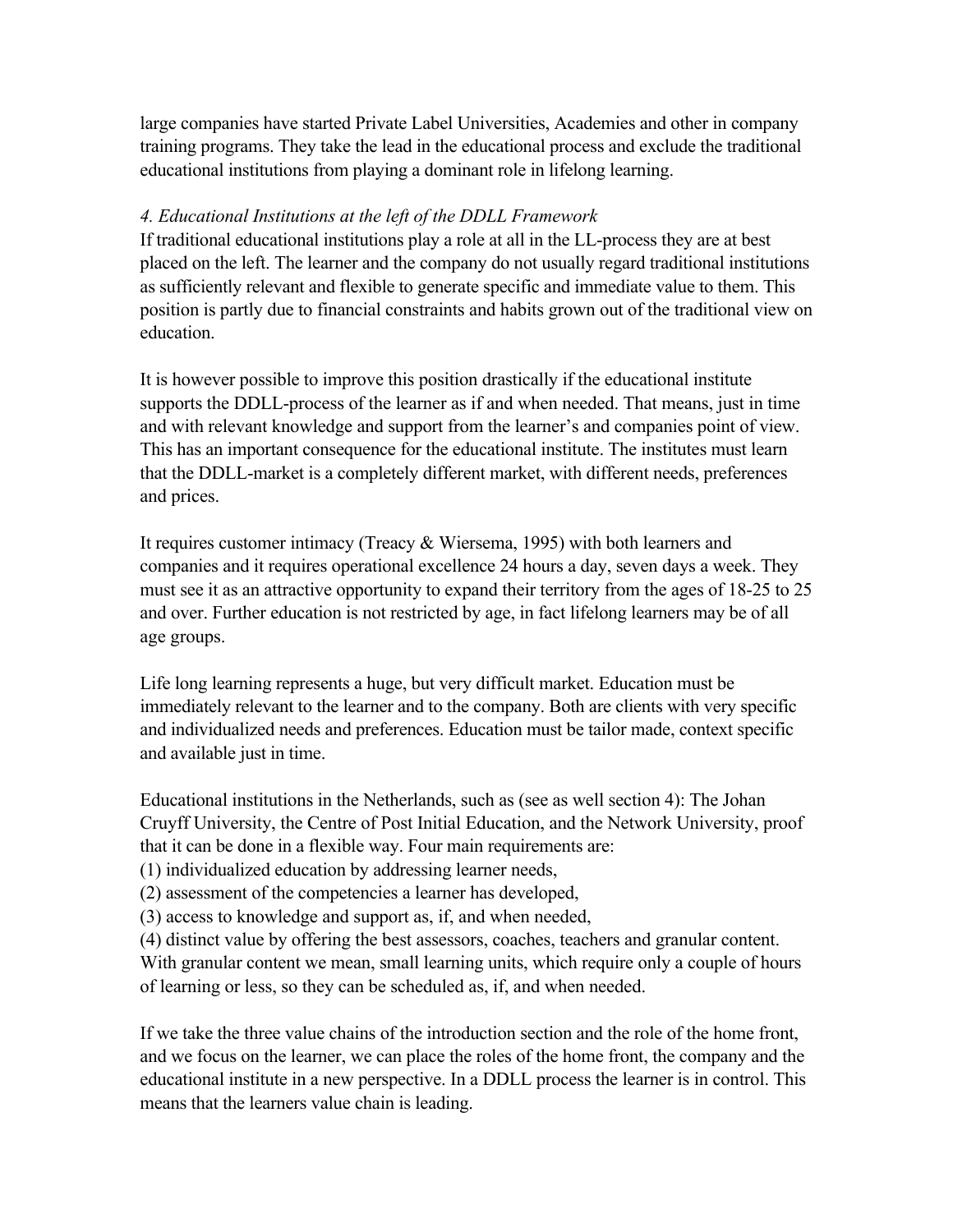We will repeat the main steps in the learner's value chain and place the roles of the home front, the company and the educational institutions in a supporting function. In the design of the DDLL Framework a system of co-creation, communication and collaboration emerges. All creating learning value in harmony.

#### **A system of co-creation, communication and collaboration**

In figure 2 we align the phases of the value chain of the learner and the support functions of the home front, the company and the educational institution with the learning process.

| Roles                                       | Exploration                       | Orientation                      | Negotiation                                          | Decision                                                        | Consumption                                                             | Completion                                              | Exploration                                                      |
|---------------------------------------------|-----------------------------------|----------------------------------|------------------------------------------------------|-----------------------------------------------------------------|-------------------------------------------------------------------------|---------------------------------------------------------|------------------------------------------------------------------|
| Learner                                     | Assess                            | Plan                             | Search                                               | Match                                                           | Learn                                                                   | Achieve                                                 | Next<br><b>Steps</b>                                             |
| Home Front<br>(Family,<br>friends)          | Stimulate<br>support<br>or object | Negotiate                        | Advice                                               | Accept or<br>deny                                               | Grin and<br>bear                                                        | Enjoy<br>rewards                                        | Objects<br><b>Stimulates</b><br>Supports                         |
| Company                                     | Personal<br>Attention             | Opportunities<br>Resources       | Recommend                                            | Transpa-<br>rency<br>Payment                                    | Resources<br>Stimulate<br>OJT                                           | Enjoy<br>rewards<br>Promote                             | Personal<br>attention<br>to Career                               |
| Line<br>Manager,<br>Mentor,<br>Trainer      | Line<br>Manager                   | Mentor                           | Mentor                                               | Line<br>Manager<br>Mentor                                       | Line<br>Manager<br>Mentor<br>Trainer                                    | Line<br>Manager                                         | Line<br>Manager                                                  |
| Educational<br>Institutes                   | Provide<br>information            | Add knowledge<br>and objectivity | Match<br>competen-<br>cies and<br>opportuni-<br>ties | Provide for<br>tailor made<br>supply of<br>learning<br>granules | Access to<br>best teachers<br>and content<br>as, if, and<br>when needed | Competence<br>profiles and<br>performance<br>appraisals | <b>Build</b><br>network,<br>come back.<br>manage<br>relationship |
| Assessor,<br>Coach,<br>Teacher.<br>Animator |                                   | Assessor                         | Coach                                                | Coach                                                           | Coach<br>Teachers                                                       | Coach<br>Assessor                                       | Coach,<br>Animator                                               |

**Figure 2: Relationships between value chains.** 

#### **Implications for traditional educational institutes**

What can educational institutes learn from figure 2?

- The learner and home front are at the centre of attention and are leading.
- The context of work, employer, position and future career opportunities are input for design and execution.
- The assessor provides for objectivity in the assessment of competencies.
- The assessor, teacher and coach team up to support the learner in matching his or her needs and to provide for granular supply, access and support.
- The mentor, trainer and line manager team up to support the learner in providing (financial) resources and on the job training as well as career opportunities.
- The coaches, mentor and line managers team up to provide access to the best teachers, the best content, the best working and learning conditions available on demand by the learner, monitoring and evaluating competency profiles and performance appraisals.
- The assessor and the line manager assist the learner in his assessment. Rewards are provided and celebrations involve the home front.
- An animator is required to stimulate and activate learners to explore the possibilities.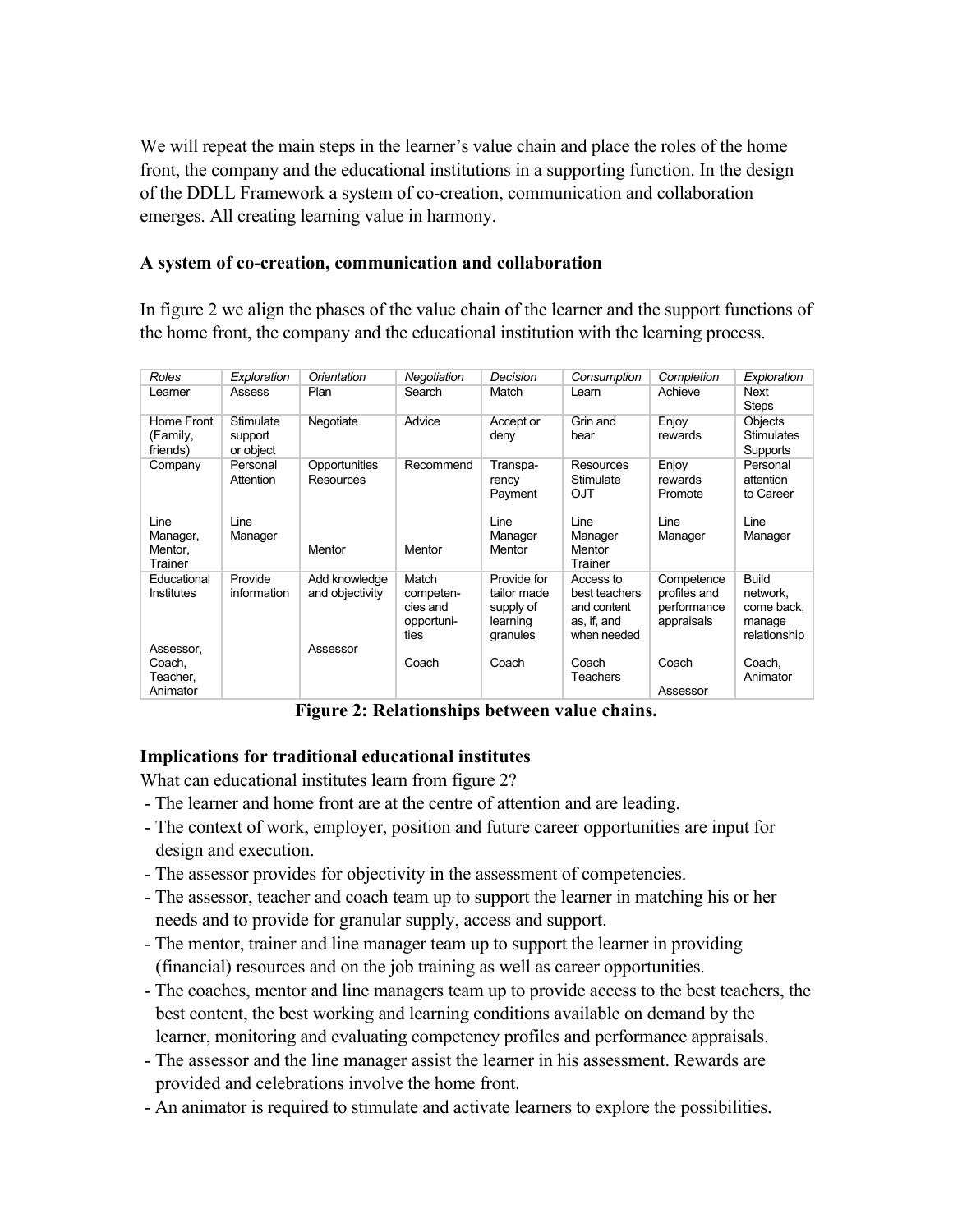- The educational institute provides for ways to keep in contact and is available for the learner on a DDLL basis as, if, and when needed.

#### **Difference with the traditional value chain**

What is different to the traditional value chain?

- The learner is the starting point.
- The home front is included.
- The employer is partner.
- The program is individualized by assessors, coaches, teachers and content through mass customization (no fixed curriculum but granules).
- Access is as, if, and when needed and through any channel (Contact, Web, E-mail, Readers, Articles, Books, Learning tasks in Theory and Practice).

## **Examples from experiments**

Now that we have described the outline of the DDLL framework we will briefly examine some experiments at educational institutions in the Netherlands. We will look at the schooling of professional teachers at the University of Amsterdam and at the futuristic way of supporting demand driven learning networks at the Network University in Amsterdam.

But before going into the two examples we will explore the roles of assessor, coach, teacher and trainer at the Johan Cruyff University, which is a part of the economics department of the Hogeschool of Amsterdam.

#### **Johan Cruijff University: the roles of assessor, coach, teacher and trainer**

At the Johan Cruijff University (JCU) a system of competency-based education has been developed that can be used to break the boundaries between traditional education and life long learning in companies (Vernooij, 2001). The JCU is developed to offer elite athletes in all kinds of sports an opportunity to combine their sport with a professional education in commercial economics and marketing. Special arrangements are made to support the athletes while they are in training and competition.

In fact the educational institute uses a traditional program in economics to fit in with the demands of the students. However the way the educational content is offered, can be used as a model for life long learning.

The curriculum of the JCU is build on blocks of courses and training sessions, related to a role that a marketer can perform. At the start of the educational block an *assessor* estimates the competencies that have been acquired by the student up till that moment. At the same time the student orientates on the competencies required to fulfill the role of that period.

The *coach* supports the student in formulating learning goals as the bridge between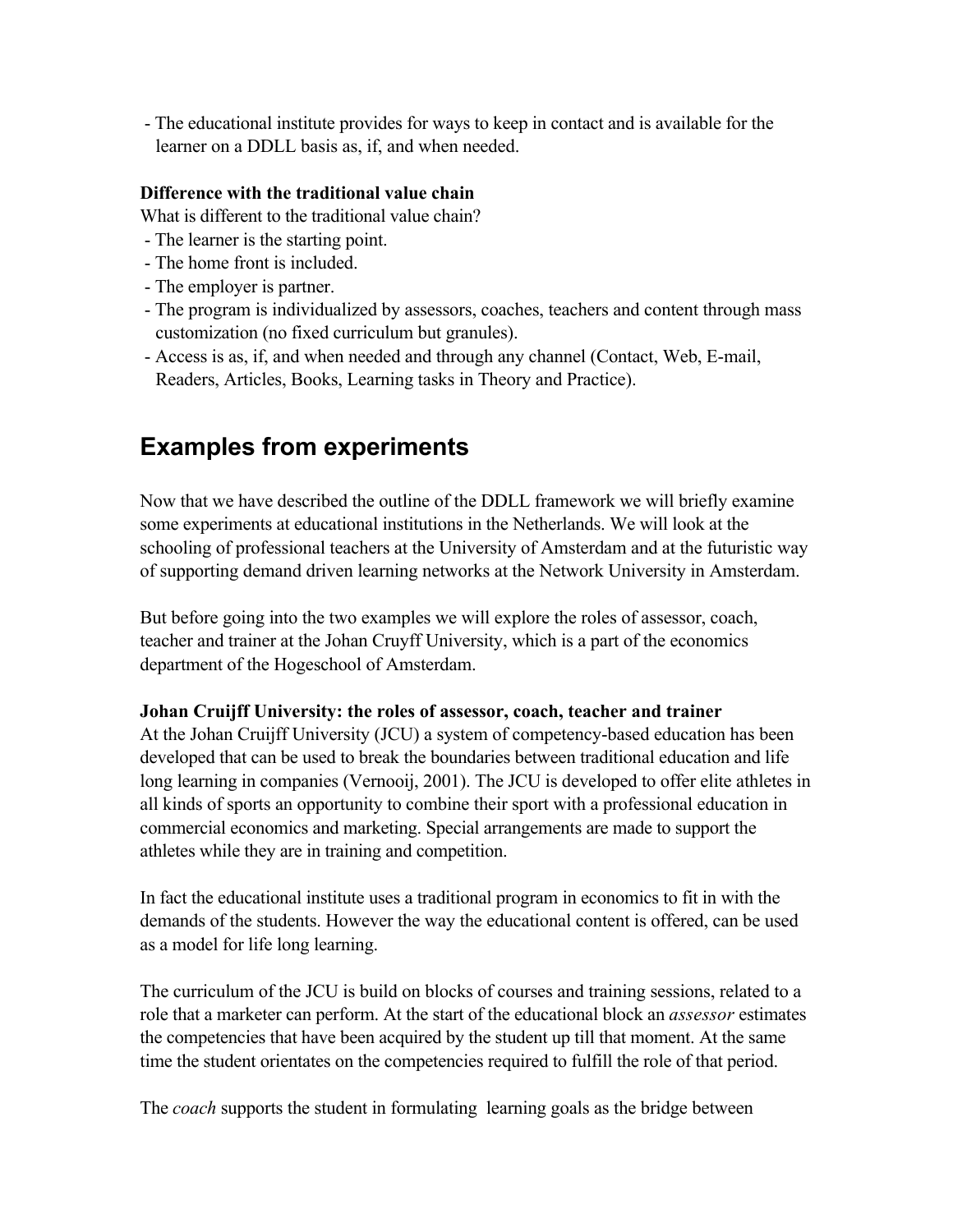acquired competencies and desired competencies. Then the student submits his learning goals and plan for action to the assessor to acquire consent for his study program.

*Teachers and trainers* are involved to support the student in acquiring knowledge and developing skills. These teachers and trainers report to the student as well as to the assessor about the performance on exams and tasks. In this way the assessor does not have to be an economist to judge the growth in competencies in economics or business, as the teachers and trainers know about the development of knowledge.

Neither does the coach has to be an economist, because besides supporting the study plan of the student, it is his of her job to support the learning process and to make special arrangements if sports and study have conflicting demands.

#### **Centre of Post Initial Education: teacher training**

A professional group for whom life long learning is important, is the group of teachers. To support learning of this group the University of Amsterdam created a special institution: the Centre of Post Initial Education (CPE). This institute started out by offering existing courses from the regular master program to teachers in the area. Soon after that, special courses were created and offered via advertisements in regional papers and professional journals.

However both approaches failed to attract large bodies of students. Even research into the needs of teachers in cooperation with teacher unions dedicated to specific categories of students did not result in large numbers of participants. Teachers mentioned some courses they wanted to have but once the required courses were there, most of them didn't apply.

Still the CPE became a successful institution, as they switched their policy. They no longer approached the individual teachers but their employers. Instead of offering complete courses or seminars, they negotiated with school officers and teacher representatives about the needs amongst teachers at school and the way the CPE could come in to fulfill those needs.

This led to courses that were less knowledge oriented and more skill oriented. Between learners, school representatives and CPE a common interest accrue. Each adopted accommodations in its value chain in order to build a common process. Each was aware that only a cooperative strategy could develop a new approach for the benefit of all.

#### **Network University: fully demand driven**

The Network University is part of the University of Amsterdam and experiments in total freedom with demand driven networked learning processes. It reversed the value chain completely and provides for on line collaborative tools, suitable for networked learning. Anyone sharing an interest in the same topic can participate in Learning Snacks at an on line session of not more than 1 ½ hour.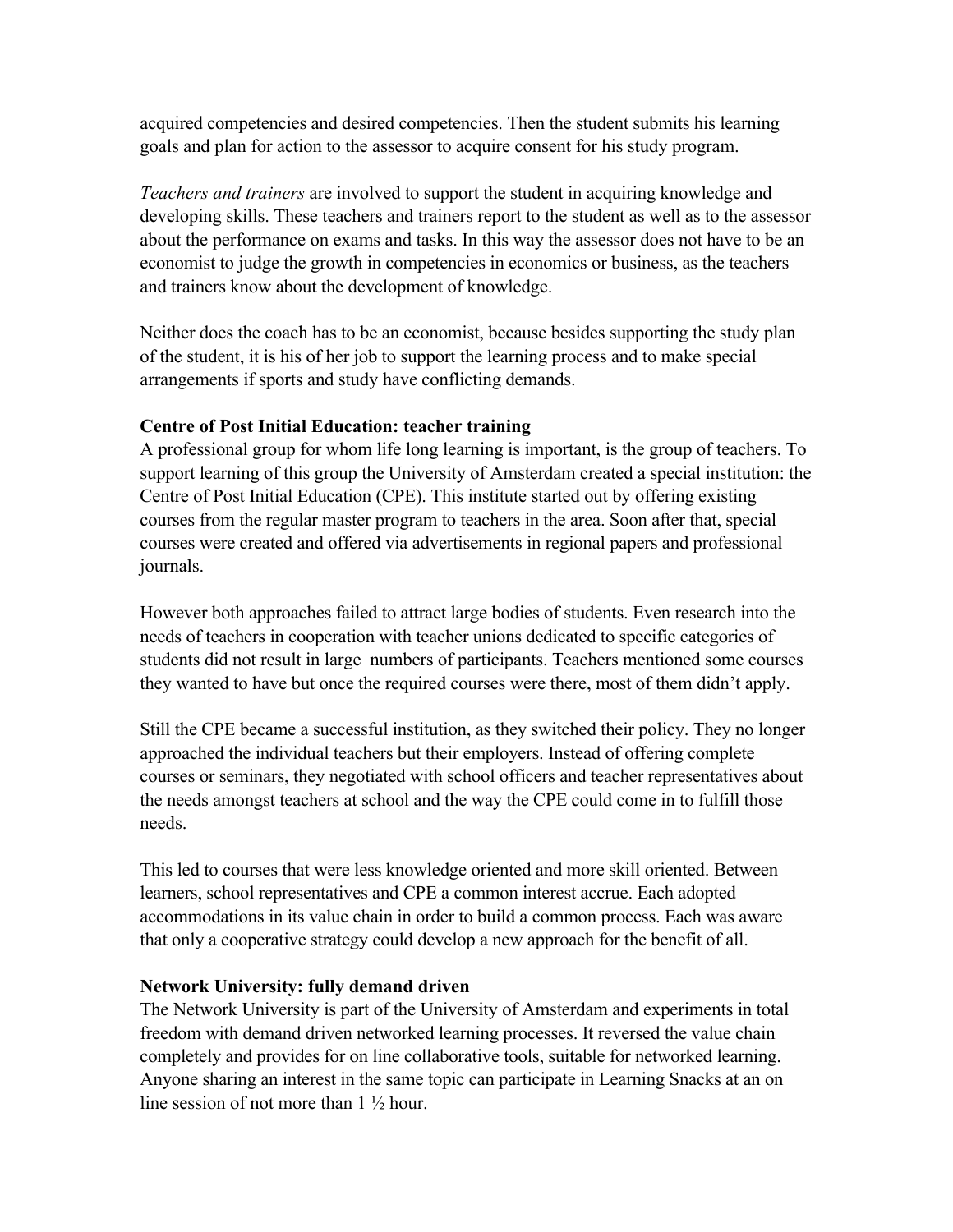If the appetite is aroused Learning Lunches may be provided, covering knowledge exchange over a longer period of time. If the hunger for learning is substantial the Network University designs a Burgundian Learning Dinner on demand. A call centre where individuals are matched and supported to still their learning hunger, supports the network.

# **What can be learned from these experiments?**

From the DDLL Framework and the experiments some interesting things can be learned.

- It requires a 180° paradigm shift for educational institutions to come to the alternative approach of demand driven lifelong learning.
- It requires new design competencies.
- It requires customer intimacy with learner and company.
- It requires operational excellence from personnel and systems 24 hours a day seven days a week.
- It requires access and immediate response as well as distinctive support to add value to both learner and company.
- It requires dedication to transforming oneself and the learner.
- It requires money to pay for time and facilities.
- It requires breaking through existing boundaries.
- It requires an animator to oversee the total change process.

# **Conclusions and recommendations**

Since there are very few educational institutions providing truly demand driven learning that can be studied at this very moment, it is to early for conclusions. Demand driven learning is clearly still in the experimental stage. It is however possible to make a few recommendations for further exploration. By studying the practical experiments we learned that an additional role of support is vital, the role of *animator*.

The innovation process is complex and breaking through boundaries requires an individual who oversees the change processes and animates all actors to perform at the right time and with the appropriate support. The animator stimulates and guards the learning processes in the interest of the learners. The animator sees the learner and the company as clients to be served and collaborates with the staff from the educational institute to deliver knowledge and skills just in time.

It is recommended to explore more experiments, to describe and explain these experiments and question learners and companies (mentors, trainers and line managers) as well as assessors, coaches and teachers. The next step will be to improve the framework and build a more elaborate design tool for truly learner driven lifelong learning.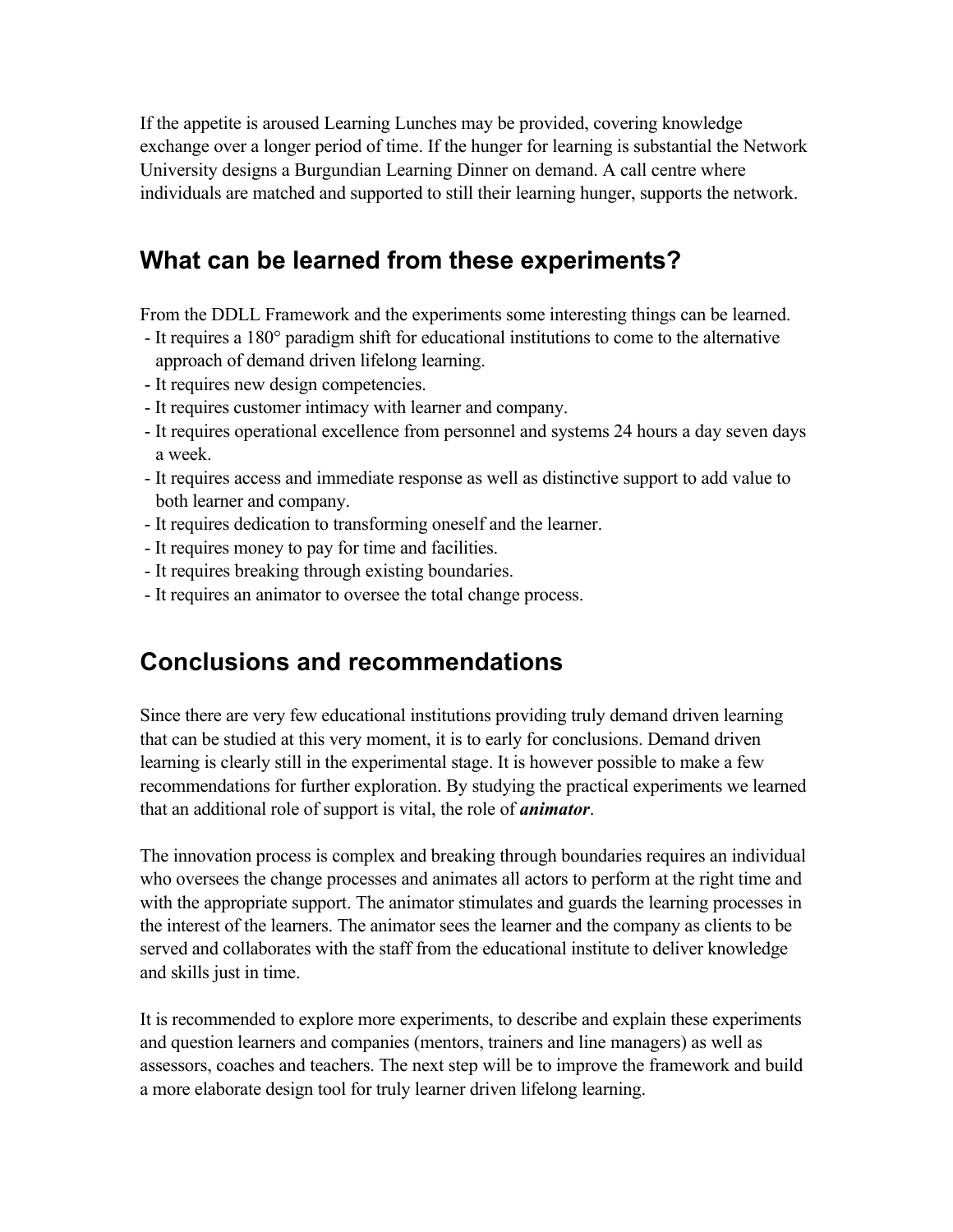### **Literature**

- Argyris, C., Putman, R. & McLain, Smith, D. (1985). *Action science.Concepts, methods and skills for research and intervention.* Jossey-Bass Inc., San Francisco.
- Argyris, C. & Schön, D. (1978). *Organizational Learning,* Addison-Wesley, Reading, MA.
- Arts, J.A.R., Gijselaers, W.H., & Segers, M.S.R. (2002). *Measuring Expertise Effects of Authentic Computer Supported and Problem-based Course*. article submitted for Cognition and Instruction.
- Bates, A.W. (1997). *Restructuring the university for technological change,* The University of British Columbia, Vancouver, Canada
- Bennebroek Gravenhorst, K.M., Boonstra J.J., & Werkman R.A. (2000). *Change capacity of organizations: five configurations,* University of Amsterdam, Amsterdam.
- Cornelis, A.(1999), *De vertraagde tijd:revanche van de geest als filosofie van de toekomst* Stichting Essence, Amsterdam.
- Itzkan, S.J. (1994). Assessing the future of telecomputing environments: implications for instruction and administration. *The Computing Teacher*, 22(4), 60-64.
- Lingsma, M & M. Scholten (2001). *Coachen op competentie ontwikk*eling, Uitgeverij H. Nelissen B.V. Soest.
- Livingstone, D.W (1998). *What is informal learning?* National research network for new approaches to lifelong learning, Ontario Institute for Studies in Education, University of Toronto
- Nevenjan, C. et al (2001). *Synchroom*, *onderwijsvernieuwing in de informatiesamenleving,*  Hogeschool van Amsterdam.
- Otting, H., Zwaal, W., & Eringa, K. (2002). *A constructivist approach to competence development and assessment.* Paper for the 9th Edineb conference, Guadalahara, Mexcio.
- Parry, S. B. (1996). The quest for competencies. *Training.* July, 48-56.
- Porter, M.E. (1985). *Competitive Advantage; creating and sustaining superior performance*, The Free Press
- Simons, R.J., Van der Linden, J. & Duffy, T. (2000). New Learning: Three Ways to Learn in a New Balance. In: *New Learning.* (ed. Robert-Jan Simons, Jos van der Linden and Tom Duffy). ICO. Dordrecht / Boston / London: Kluwer Academic Publishers.
- Stoof, A., Martens, R.L., & Merrieënboer, J.J.G. (2001). *What is competence? A constructivist approach as a way out of confusion.* Heerlen: Open University (in print).
- Thijssen, Thomas P. T., Maes, Rik, & Vernooij, A.T.J. (2002). Learning by Sharing: a Model for Life-Long Learning. In: *Educational Innovation in Economics and Business VI*. )Ed.: Tor A. Johannessen, Ansgar Pedersen & Kurt Petersen). Dordrecht / Boston / London: Kluwer Academic Publishers.
- Thijssen, T.P.J. (2001). Case study: *Network Universit*y, University of Amsterdam, Amsterdam.